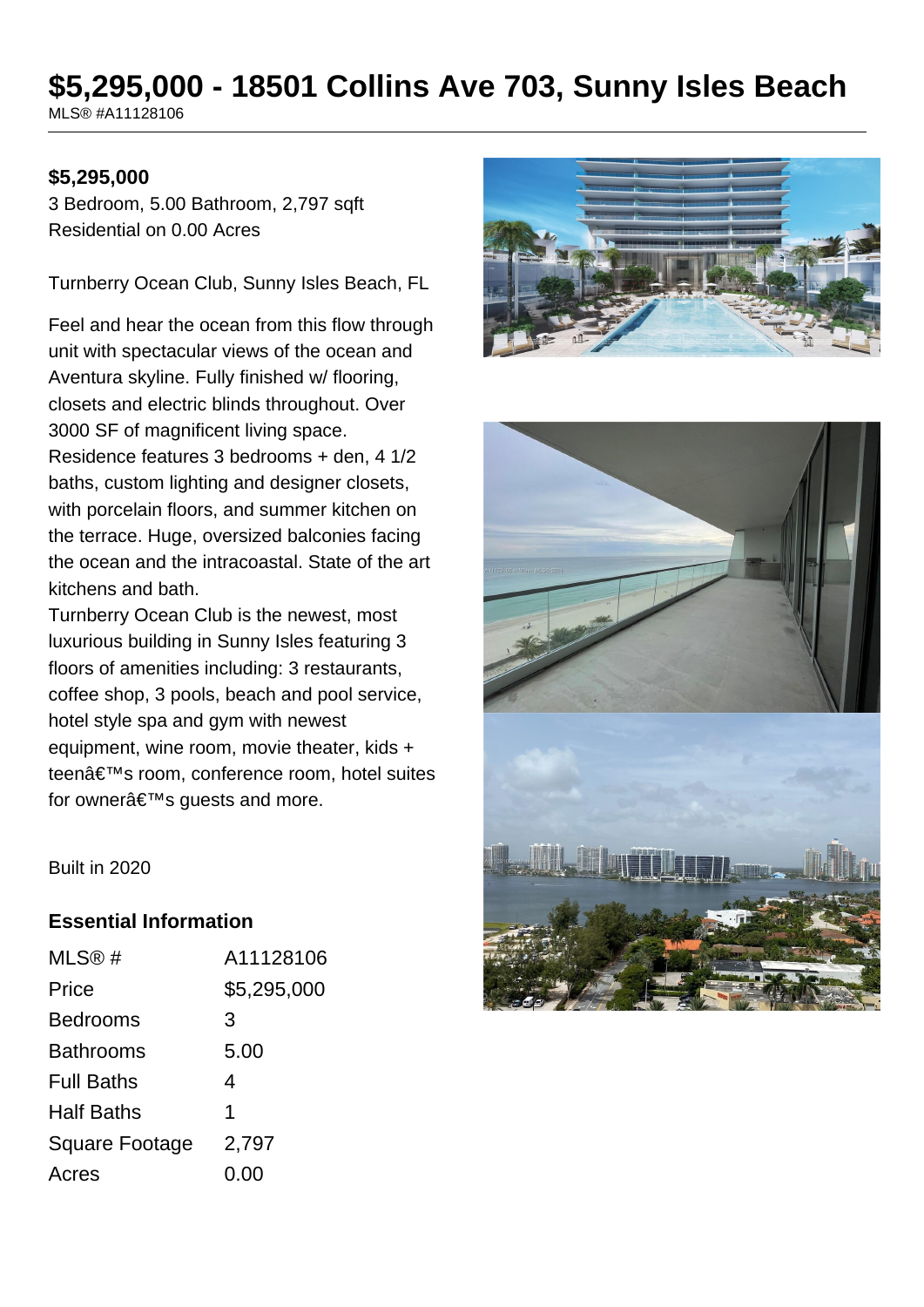| <b>Year Built</b> | 2020                               |
|-------------------|------------------------------------|
| <b>Type</b>       | Residential                        |
| Sub-Type          | Condominium                        |
| <b>Style</b>      | <b>High Rise</b>                   |
| <b>Status</b>     | Active                             |
| Office            | One Sotheby's International Realty |

# **Community Information**

| Address      | 18501 Collins Ave 703       |
|--------------|-----------------------------|
| Area         | 22                          |
| Subdivision  | <b>Turnberry Ocean Club</b> |
| City         | <b>Sunny Isles Beach</b>    |
| County       | Miami-Dade County           |
| <b>State</b> | FL.                         |
| Zip Code     | 33160-5647                  |

### **Amenities**

| Amenities            | Basketball Court, Cabana, Community Kitchen, Fitness Center, |  |  |
|----------------------|--------------------------------------------------------------|--|--|
|                      | Playground, Pool, Sauna, Spa/Hot Tub, Elevator(s)            |  |  |
| Parking              | Detached, Garage, Guest, Two or More Spaces, Valet           |  |  |
| # of Garages         | 2                                                            |  |  |
| View                 | Ocean                                                        |  |  |
| <b>Is Waterfront</b> | Yes                                                          |  |  |
| Waterfront           | Ocean Front                                                  |  |  |

# **Interior**

| Interior   | <b>Marble</b>                                                                                                                                         |  |
|------------|-------------------------------------------------------------------------------------------------------------------------------------------------------|--|
| Appliances | Built-In Oven, Dryer, Dishwasher, Electric Range, Electric Water Heater,<br>Gas Range, Ice Maker, Microwave, Refrigerator, Trash Compactor,<br>Washer |  |
| Heating    | <b>Electric</b>                                                                                                                                       |  |
| Cooling    | <b>Electric</b>                                                                                                                                       |  |

## **Exterior**

|                | Exterior Features Balcony, Barbecue, Security/High Impact Doors |
|----------------|-----------------------------------------------------------------|
| <b>Windows</b> | <b>Blinds, Impact Glass</b>                                     |
| Construction   | <b>Block</b>                                                    |

## **Additional Information**

| Date Listed | November 22nd, 2021 |
|-------------|---------------------|
|-------------|---------------------|